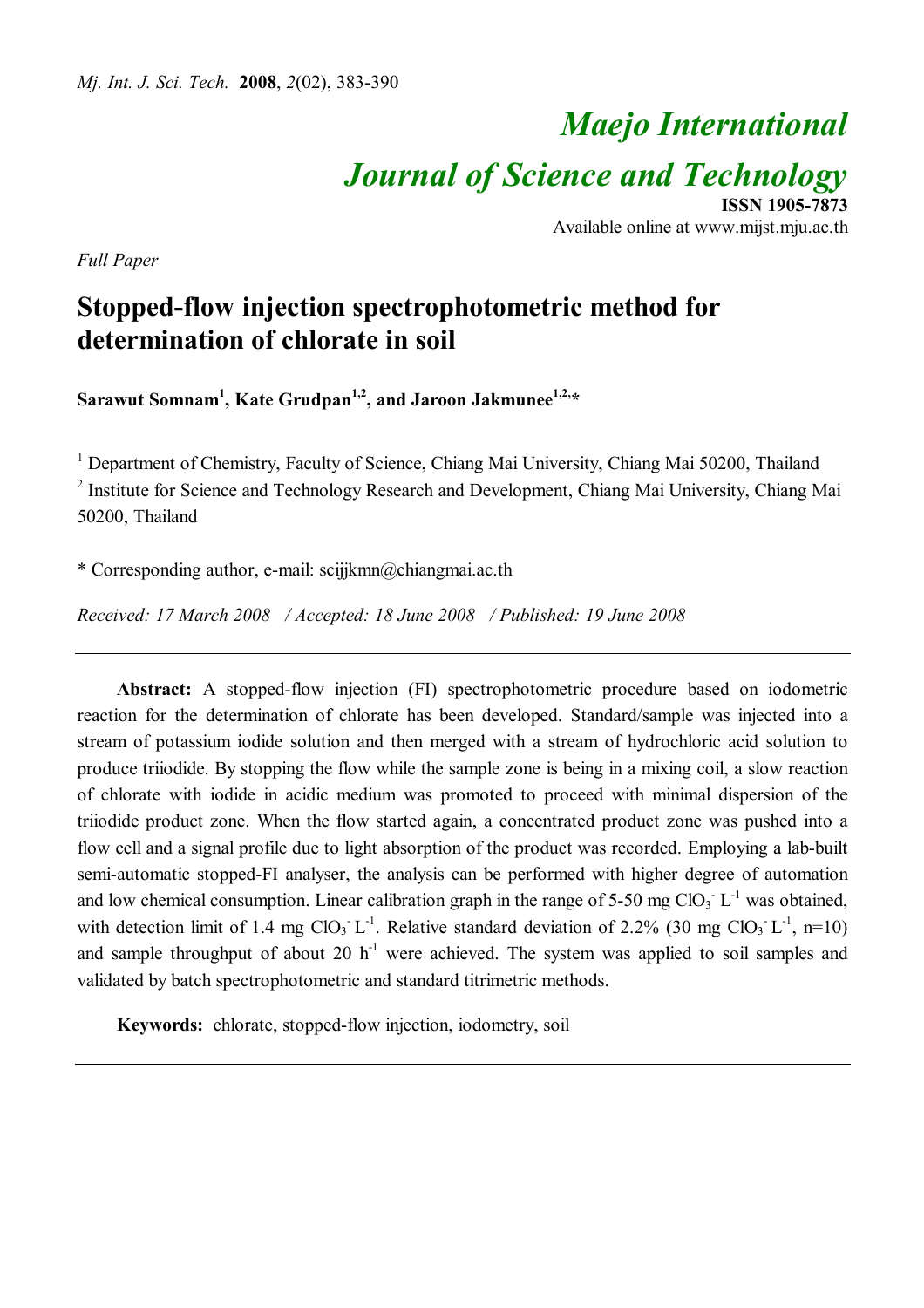#### **Introduction**

Chlorate is utilised in the bleaching process in the pulp and paper industry [1]. In addition, chlorate has been employed in agriculture as a herbicide and as a defoliant especially between the years 1930 and 1950. Recently, especially in Thailand, chlorate compounds, e.g. potassium chlorate, have been popularly used for promoting flowering and fruiting of longan. The plant can absorb chlorate through both leaf and root [2]. However, there have been some reports on the effect of chlorate causing damage to plants. The intake of chlorate in high amounts caused falling of leaves and death in plants [2]. Chlorate may compete with nitrate as a substrate for the enzyme nitrate reductase [3-5], which can reduce chlorate to chlorite which is toxic to plants [2,6].

From the above instance, information on chlorate content in soil is therefore useful for controlling the effect of chlorate on plants and the environment. Various methods for determination of chlorate have been reported such as ion chromatography [4], infrared spectrophotometry [7], batch spectrophotometry [8], and flow injection (FI) [9-10]. Ion chromatography and infrared spectrophotometry can quantitate chlorate at low concentration levels, but they require relatively high operating costs and complicated instruments. Batch and FI spectrophotometric methods have gained interest. They are based on different chemical reactions such as iodometric reactions [11], complexation of chlorate with rhenium- $\alpha$ -furildioxime [12], and decolourisation of indigo carmine by chlorate [8]. Although those procedures may provide simplicity and rapidness of analysis, they suffer from interferences and low sensitivities. Stopped-FI procedure can increase sensitivity by increasing the reaction time in a stopping period, thereby promoting more product. It also reduces the main interference due to oxygen in air by allowing the reaction to occur in a closed tube. The stopped-flow injection method with amperometric detection system has been developed for determination of chlorate in soil [13]. However, it involves a complicated system employing a water bath of 55  $\degree$ C to accelerate the reaction.

In this work, we propose a stopped-FI spectrophotometric procedure for the determination of chlorate utilising iodometric reactions which were reported for batchwise analysis [14]. The sample is injected into a stream of potassium iodide and merged with a stream of acidic solution. Then, the sample-reagent mixture zone is stopped in a mixing coil to promote the slow reaction of chlorate with iodide in acidic medium to produce triiodide while no dispersion of the product zone occurs during the stopping period. When the flow starts again, the product zone is pushed into a flow cell giving rise to a highly sensitive signal to be recorded as a peak. Since the reaction proceeds in a closed system the interfering effect of oxygen in the air which is usually observed in a batch method is minimised. The peak height obtained is proportional to the chlorate concentration. A calibration graph in the range of 5- 50 mg ClO<sub>3</sub><sup>-</sup> L<sup>-1</sup> is achieved with a detection limit of 1.4 mg ClO<sub>3</sub><sup>-</sup> L<sup>-1</sup>. Stopped FI also reduces the consumption of reagent and consequently minimises waste. The whole analysis cycle takes about 160 s, with a consumption of 2.3 mL of each reagent.

## **Materials and Methods**

*Chemicals*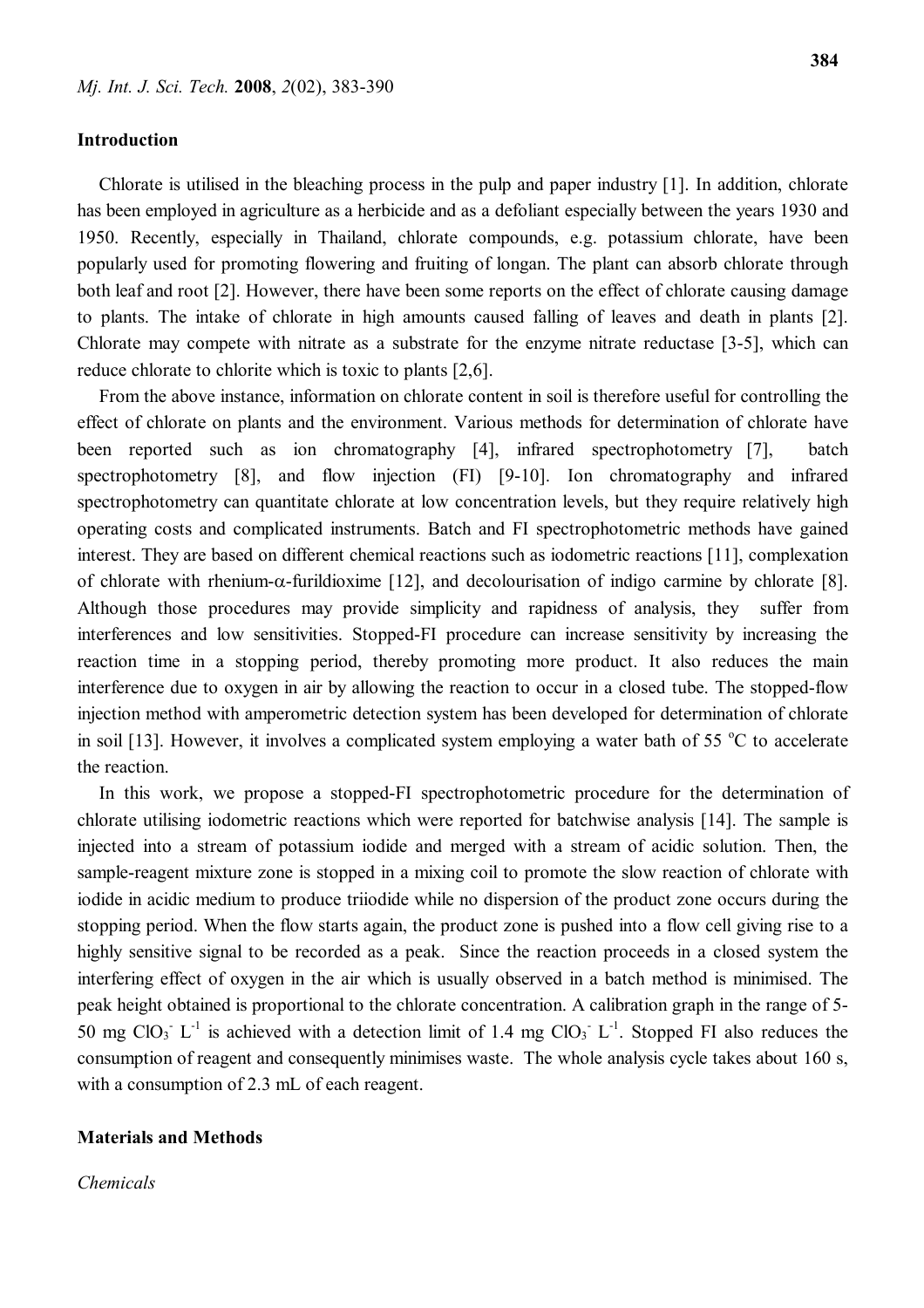Deionised water (Milli RX, Millipore) was used throughout. All reagents were of analytical reagent grade unless otherwise stated. Potassium chlorate (99.5 %w/w, Merck) was used to prepare a stock standard solution of 1000 mg  $L^{-1}ClO<sub>3</sub>$ , by dissolving 0.1474 g of the chemical in water, making up to 100 mL in a volumetric flask. Potassium iodide (iodate free, Carlo Erba) (4.1711 g) was dissolved in 250 mL of water to obtain a 0.1 M iodide solution. Hydrochloric acid (7 M) was prepared by diluting 150 mL of conc. hydrochloric acid (Carlo Erba) with water to the final volume of 250 mL.

### *Sample preparation*

 Soil samples were collected from the longan plantation field in Chiang Mai, northern Thailand. A soil sample was taken from 15 points around the rim of the longan tree, at the depth of 15 cm. The sample was dried and ground before a portion of 100 g was taken for further treatment.

 A portion (20 g) of each sample was extracted with water (20 mL) by shaking for 1 h. The mixture was then filtered through a filter paper (Whatman, No. 42), rinsed with water and the filtrate adjusted to a volume of 25.00 mL with water prior to analysis.

## *Stopped FI setup*

The stopped FI system used is illustrated in Figure 1. A lab-built semi-automatic stopped-FI analyser as reported previously was employed. It consisted of a peristaltic pump (MP-3, Eyela, Japan), a 6-port injection valve (Upchurch, USA) and a microcontroller (Basic stamp II SX) for timing control of the pump and the valves. A detector was a simple spectrophotometer (Spectronic 21, Spectronic Instrument, USA), equipped with a 10 mm path-length flow-through cell (Hellma, Germany). All tubing used was of PTFE tubing of 0.5 mm inner diameter, except Tygon pump tubing (Saint-Gobain Performance Plastics, USA).



**Figure 1.** Stopped-FIA manifold for determination of chlorate:  $R1 = 0.1$  M potassium iodide,  $R2 = 7$ M hydrochloric acid, P = peristaltic pump, C = controller,  $IV = \text{s}$ ix-port injection valve, MC = mixing coil,  $D =$  detector,  $REC =$  recorder,  $S =$  standard/sample,  $W =$  waste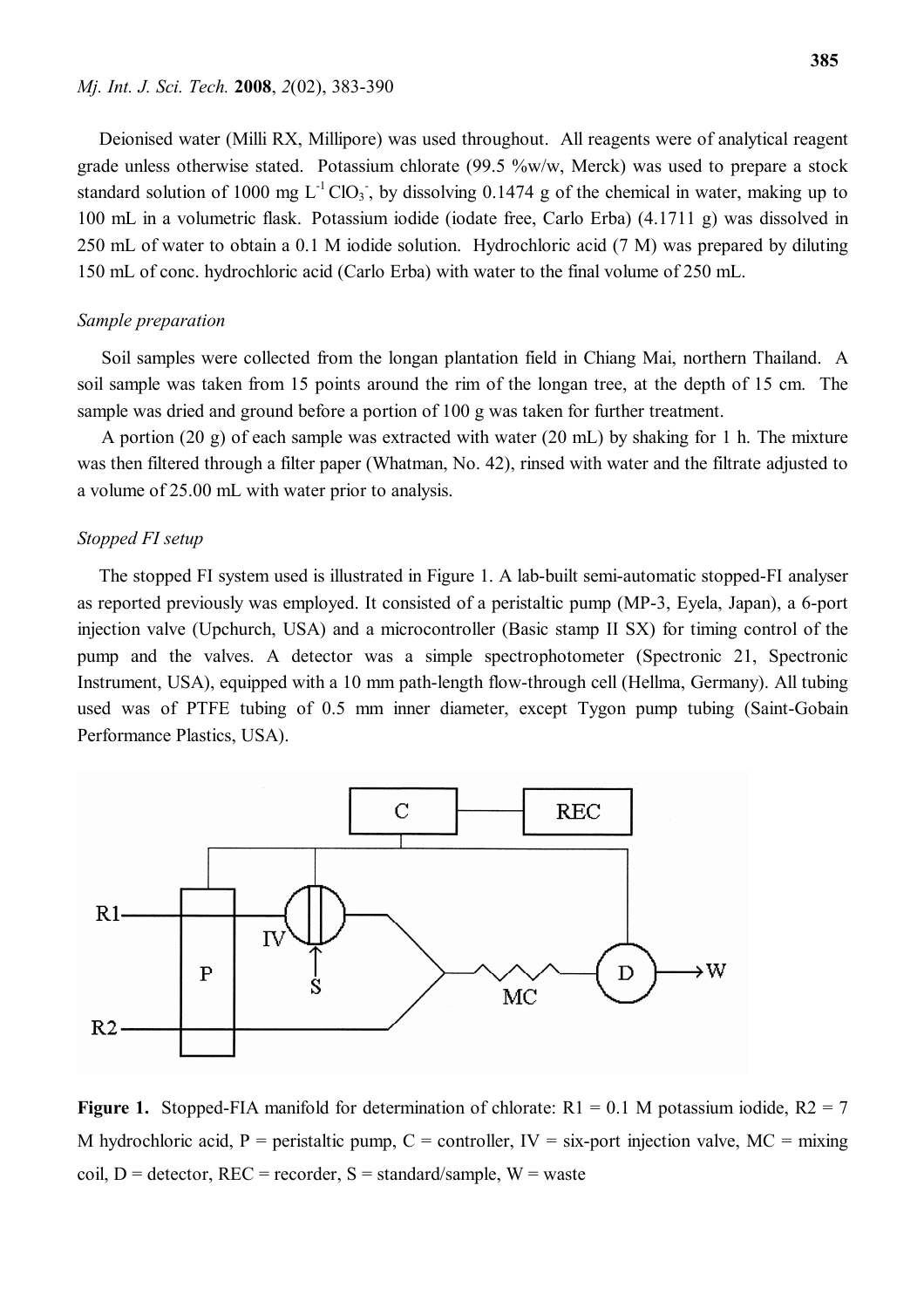#### *Procedure*

A standard or sample (55  $\mu$ ) was injected into a stream of 0.1 M KI, before merging with a stream of 7 M HCl and flowing to a mixing coil (see Figure 1). This design prevents the contact of concentrated acid with the injection valve, which may cause corrosion of the valve. The flow rate of each stream was 2.0 mL min<sup>-1</sup>. The operation cycle and peak profiles are illustrated in Figure 2. After injection for 9.5 s, the sample zone was halted for 90 s in the mixing coil by stopping the pump via the control unit of the stopped flow analyser. Then the flow was restarted again to push the zone through the detecting flow cell where absorbance at 400 nm was continuously recorded. The last step would take 60 s. A calibration graph was a plot of peak height versus chlorate concentration. Concentration of chlorate in an unknown sample was then evaluated from the calibration graph.



**Figure 2.** Stopped-FI signal profiles obtained for chlorate concentration of (a) 5 (b) 10 and (c) 20 mg ClO<sub>3</sub><sup>-</sup> L<sup>-</sup> (T = travelling time: a period from the injection to the stopping point, S = stopping period: a period during which the flow is halted,  $W =$  washing time: a period from the restarting of the flow to the end of the analysis,  $A =$  sample injecting point,  $B =$  point of stopping the flow,  $C =$  point of restarting the flow,  $D =$  end point of operation cycle)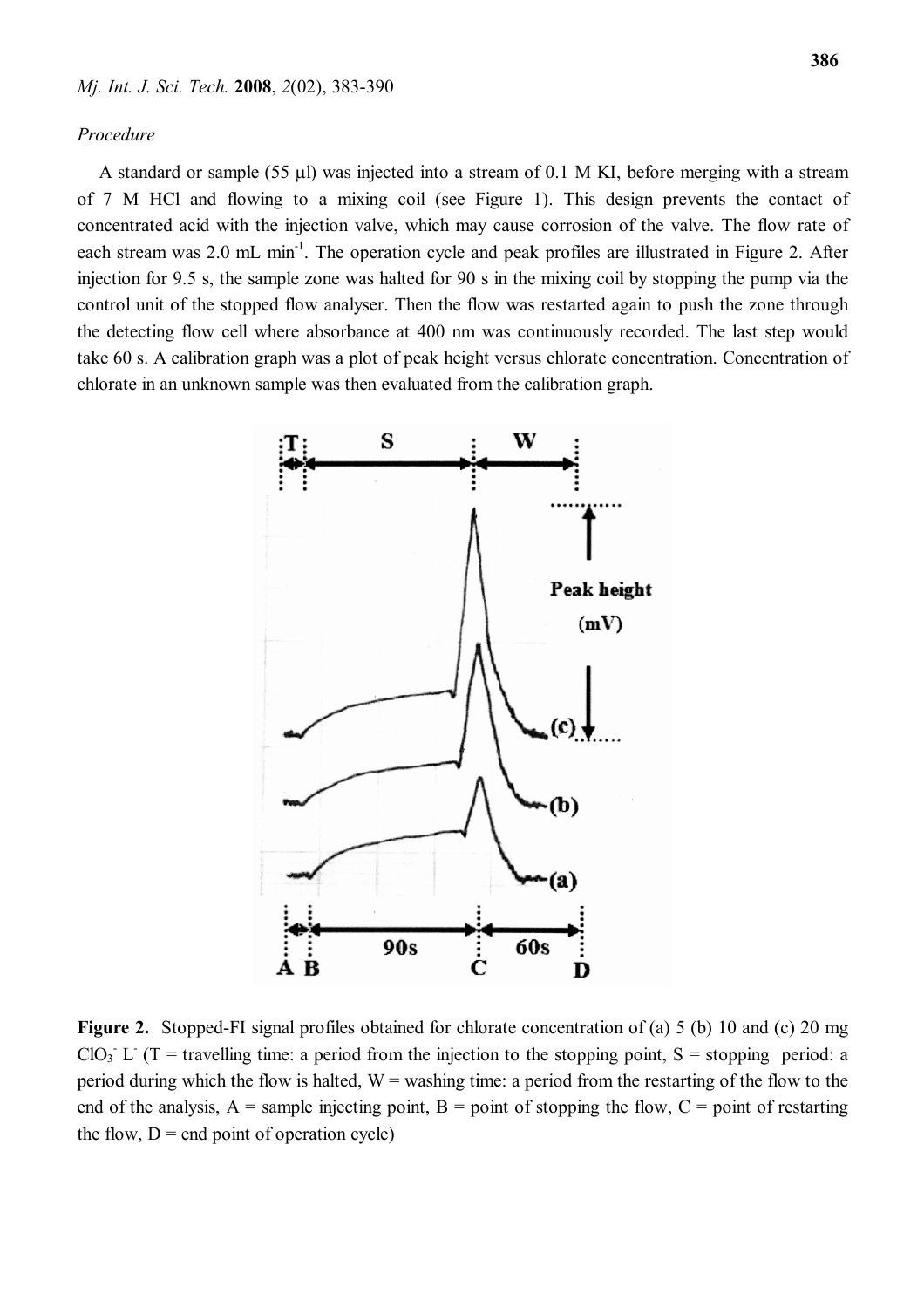#### **Results and Discussion**

The stopped-FI method for determination of chlorate involves iodometric chemical reactions as follows [14]:

$$
ClO3+ + 6I+ + 6H+ \rightarrow 3I2 + Cl+ + 3H2O
$$
\n
$$
I2 + I- \rightarrow I3-
$$
\n(1)

The triiodide from this reaction can be detected spectrophotometrically at 400 nm. Hydrochloric acid is appropriate for this reaction. An oxy acid such as nitric acid and sulphuric acid is to be avoided in this reaction because it can be oxidised by chlorate.

The first reaction is slow, depending on concentration of  $ClO<sub>3</sub>$ , I and H<sup>+</sup>. By increasing the concentration of either  $H^+$  or  $\Gamma$  the reaction can be accelerated. Use of elevated temperature also helps [13,15]. However, at high temperature and/or high concentration of H<sup>+</sup>, iodide is quantitatively oxidised by oxygen, so the determination cannot be easily carried out in a batch method. Employing a FI manifold, the reaction product can be enhanced during the stopping period designed to extend the reaction time in a closed system of the mixing coil before spectrophotometric measurement is taken [13,16]. This novel approach is different from the conventional stopped-FI in that the reaction zone is halted in the flow cell so that a change in absorbance can be monitored [17-18]. A calibration graph was plotted as peak height versus concentration of chlorate. Various parameters affecting the procedure were then studied.

## *Effect of stopping time*

With concentration of potassium iodide and hydrochloric acid being kept constant at 0.3 and 3 M respectively, stopping time was varied: 15, 30, 60 and 90 s. A series of standard chlorate solutions  $(100-500 \text{ mg ClO}_3 \text{ L}^{-1})$  was injected. It was found that higher sensitivity was obtained the longer the stopping time. The stopping time of 90 s was chosen due to the limitation of the instrument for which a maximum stopping time of 99 s can be set and this period provided enough sensitivity for chlorate determination in soil sample.

#### *Effect of iodide and hydrochloric acid concentration*

Effects of concentration of potassium iodide and hydrochloric acid solution were studied in the ranges of 0.1-0.6 M and 5-7 M respectively. With the stopping time of 90 s, a series of standard chlorate solutions (5-50 mg  $ClO_3$ <sup>-1</sup>) were injected in order to construct a calibration graph for each condition. The slopes of the calibration graphs are shown in Figure 3. A higher slope of the calibration graph (higher sensitivity) was obtained with using of higher concentrations of either iodide or hydrochloric acid, except at 7 M hydrochloric acid wherein a higher concentration of potassium iodide led to a lower slope of the calibration graph. This may be due to the oxidation of the iodide ion by air or iodate impurity in potassium iodide chemical, which is more pronounced at high content of acid [13] causing high blank signal and low slope. However, the reaction was minimised at lower iodide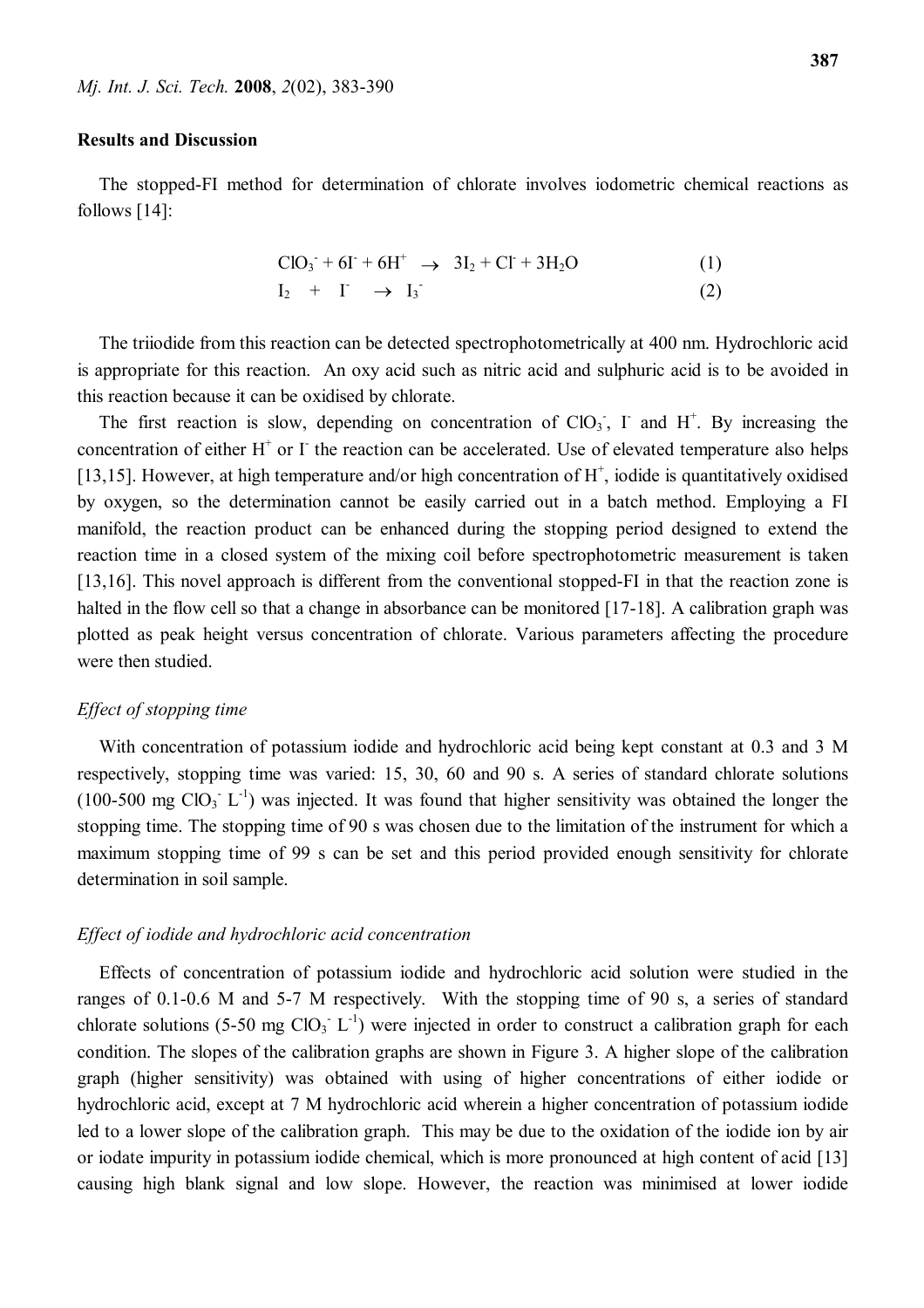concentration (0.1 M) because of inadequate quantity of iodide and/or iodate ion for this reaction. Potassium iodide and hydrochloric acid at 0.1 M and 7 M respectively were selected for further study.



**Figure 3.** Effect of potassium iodide concentration on sensitivity (slope of the calibration graph of chlorate in concentration range of 5-50 mg  $ClO<sub>3</sub>$  L<sup>-1</sup>) at different concentrations (5, 6 and 7 M) of hydrochloric acid

#### *Analytical characteristics*

A linear calibration graph in the range of 5-50 mg ClO<sub>3</sub><sup>-</sup> L<sup>-1</sup> (y=0.130x + 0.012, R<sup>2</sup>=0.996) was obtained. The detection limit calculated from the calibration data was found to be  $1.4 \text{ mg ClO}_3$ <sup>-</sup> L<sup>-1</sup>. The relative standard deviation was 2.2% for 10 replicated injections of 30 mg  $ClO<sub>3</sub>$  L<sup>-1</sup>. With the stopped-FI, the consumption of reagent and consequently the production of waste could be reduced. Each analysis cycle consumed about 2.3 mL each of 0.1 M KI and 7 M HCl solutions.

#### *Analysis of soil samples*

Soil samples were analysed for chlorate content by the proposed method. They were also analysed by a batch spectrophotometric method [8] and the titrimetric standard method [14]. The results are summarised in Table 1. Chlorate content found by stopped-FI method (x) agrees well with that found by the standard titrimetric method (y), as indicated by the slope, intercept and  $R^2$  of the correlation graph of the two methods being closed to 1, 0 and 1 respectively ( $y=0.95x + 0.08$ ,  $R^2=0.997$ ). According to the t-test at 95% confidence level [19], there is no significant difference of the results from the three methods.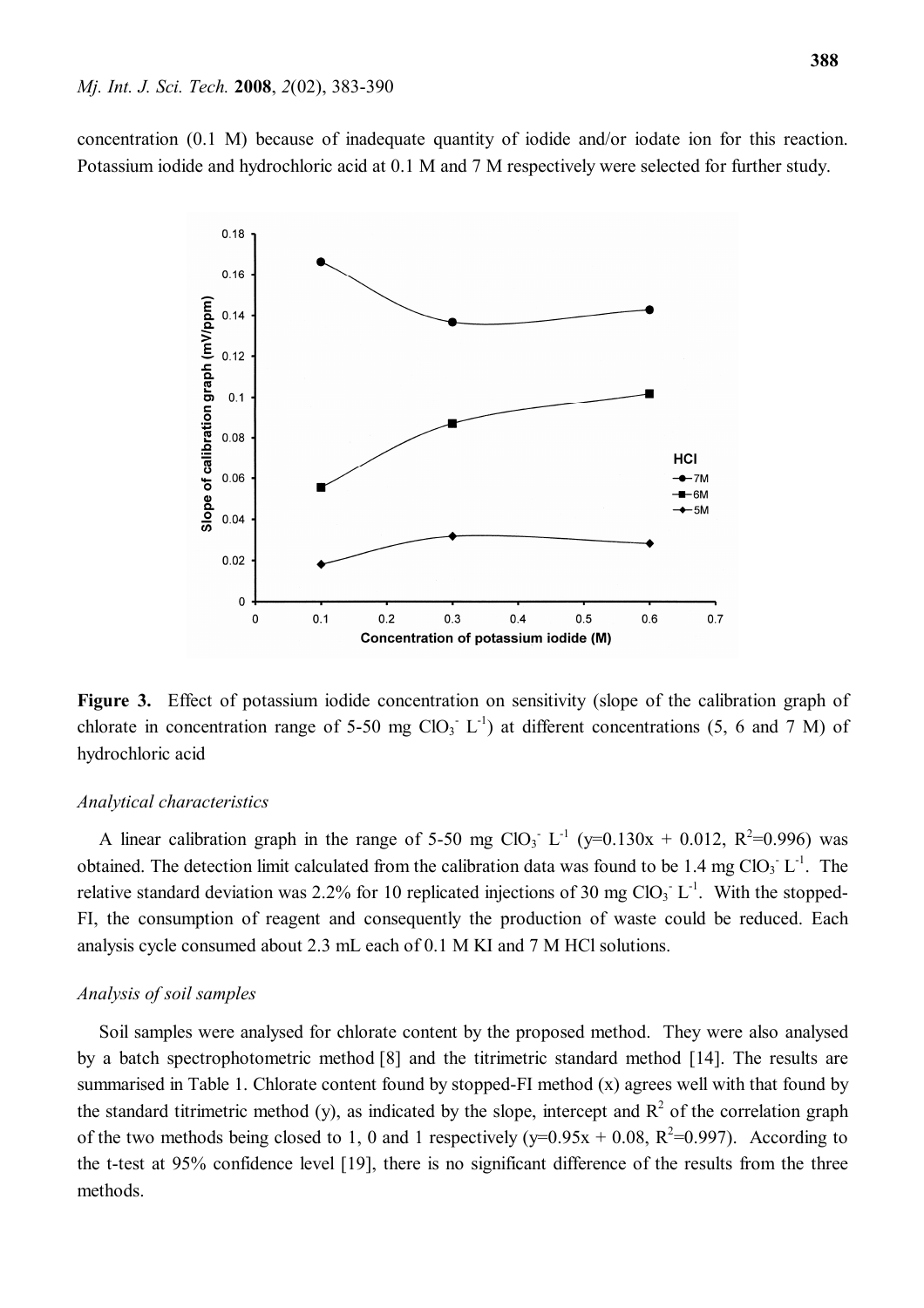| Sample number           | Chlorate content found ( $\mu$ g g <sup>-1</sup> ) by |                  |                      |
|-------------------------|-------------------------------------------------------|------------------|----------------------|
|                         | Stopped-FI*                                           | Titrimetry [14]* | Batch                |
|                         |                                                       |                  | spectrophotometry[8] |
| $\mathbf{1}$            | $194 + 5$                                             | $189 + 1$        | 196                  |
| $\overline{2}$          | $258 + 2$                                             | $245 + 1$        | 226                  |
| $\overline{\mathbf{3}}$ | $107 + 4$                                             | $103 + 7$        | 101                  |
| $\overline{4}$          | $36.5 \pm 0.4$                                        | $40 + 2$         | 33.7                 |
| 5                       | $49.5 \pm 0.1$                                        | $50 \pm 1$       | 47.8                 |
| 6                       | $69 + 1$                                              | $62 + 2$         | 75.7                 |
| $\boldsymbol{7}$        | $167 + 2$                                             | $155 + 2$        | 142                  |
| $\,$ 8 $\,$             | $57.8 \pm 0.9$                                        | $46 + 2$         | 28.9                 |
| 9                       | $37.8 + 0.3$                                          | $36 + 2$         | 32.3                 |
| 10                      | $101 + 4$                                             | $102 + 1$        | 91.2                 |
| 11                      | $127 + 4$                                             | $122 + 1$        | 91.7                 |
| 12                      | $9.8 \pm 0.4$                                         | $9 \pm 1$        | 10.8                 |
| 13                      | $50.4 \pm 0.5$                                        | $46 + 1$         | 43.1                 |
| 14                      | $106 + 1$                                             | $96 + 1$         | 119                  |
| 15                      | $214 \pm 4$                                           | $201 \pm 2$      | 163                  |
| 16                      | $30.0 \pm 0.6$                                        | $27 \pm 1$       | 22.7                 |
| 17                      | $10.6 \pm 0.2$                                        | $9 \pm 1$        | 6.4                  |
| 18                      | $12.6 \pm 0.2$                                        | $11 \pm 0$       | 6.2                  |

**Table 1.** Chlorate content in soil samples obtained by stopped-FI, standard titrimetric and batch spectrophotometric method

\*mean of triplicate results

#### **Conclusions**

A novel stopped-FI method is proposed, in which there is a stopping of the flow to hold an injected zone of standard/sample in a mixing coil for promoting the reaction to take place without dispersion of the resulting product. It is applied to a slow reaction of chlorate with acidic iodide for the determination of chlorate. The procedure provides a suitable sensitivity for analysis of soil from longan plantation fields where chlorate is used to promote fruiting of the longan trees. With a simple instrument set-up employing a lab-built semi-automatic stopped-FI analyser, the determination can be done with high degree of automation and low reagent consumption.

# **Acknowledgements**

We thank the Thailand Research Fund (TRF), the Centre for Innovation in Chemistry: Postgraduate Education and Research Program in Chemistry (PERCH-CIC), and the Commission on Higher Education (CHE) for support. Mr. Subhachai Jayavasti is gratefully acknowledged for the technical support on the semi-automatic stopped-FI analyser.